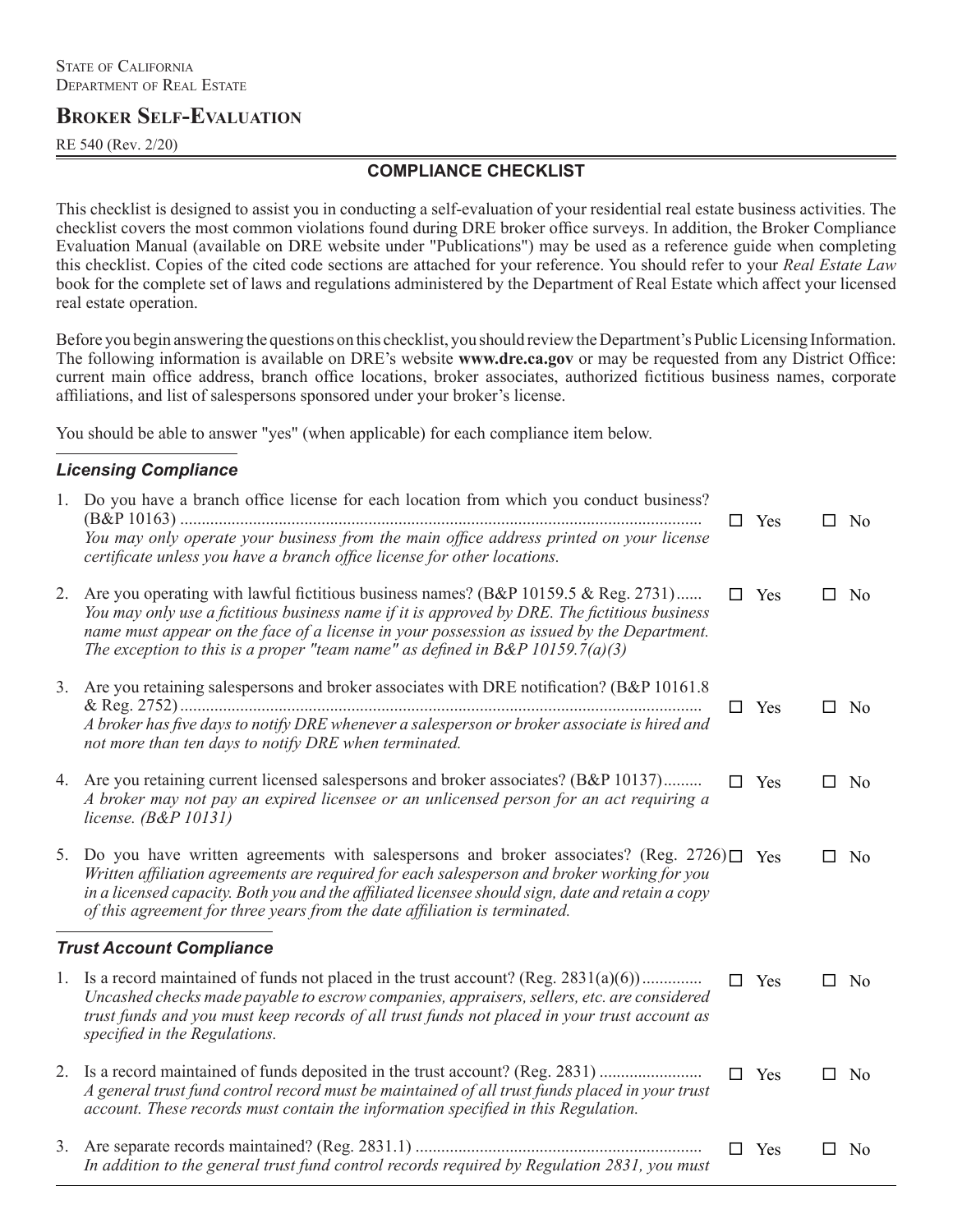|    | keep separate trust account records for each beneficiary or transaction. By adding the total<br>of all these separate records, your total should equal the balance of your general trust fund<br>control record. A separate record should be maintained for any broker funds (not to exceed<br>\$200) required to service the account.                                                                                                                                                                                                                                                                          |        |            |        |                |  |  |  |  |
|----|-----------------------------------------------------------------------------------------------------------------------------------------------------------------------------------------------------------------------------------------------------------------------------------------------------------------------------------------------------------------------------------------------------------------------------------------------------------------------------------------------------------------------------------------------------------------------------------------------------------------|--------|------------|--------|----------------|--|--|--|--|
|    | Regulations require that, for most transactions, you place funds accepted on behalf of another<br>person into the hands of that person, into a neutral escrow depository or into your trust<br>account no later than three business days following the receipt of the funds.                                                                                                                                                                                                                                                                                                                                    |        | $\Box$ Yes |        | $\square$ No   |  |  |  |  |
|    | 5. Are appropriate records kept of unexplained overages in the trust account? (Reg. 2831.1)<br>You must keep a separate record of these trust account overages and the funds must remain<br>in a trust account and be reconciled on a monthly basis.                                                                                                                                                                                                                                                                                                                                                            |        | $\Box$ Yes |        | $\square$ No   |  |  |  |  |
|    | 6. Is the trust account a designated trust account in your name as trustee? (Reg. 2832)<br>A trust account may also be in the name of your fictitious business name as trustee if you<br>are the holder of a license bearing the fictitious name, or the trust account may include the<br>words "Trust Account" as an alternate to naming the account in your name as trustee.                                                                                                                                                                                                                                  | $\Box$ | Yes        |        | $\square$ No   |  |  |  |  |
| 7. | If the trust account is interest bearing, is the account maintained lawfully? (B&P 10145 &<br>You may not keep the interest earned on trust funds, and you must have written authorization<br>from the owner of the trust funds to set up an interest bearing trust account. There must be a<br>separate interest bearing account set up for each beneficiary.                                                                                                                                                                                                                                                  | $\Box$ | Yes        |        | $\square$ No   |  |  |  |  |
| 8. | Are all signatories to the trust account licensed or bonded? (B&P $10145(a)$ & Reg. 2834)<br>In order for someone to withdraw funds from your trust account, they must be a salesperson<br>licensed to you, a broker working under contract with you or an unlicensed person who is<br>bonded/insured with coverage at least equal to the maximum amount of trust funds the person<br>has access to.                                                                                                                                                                                                            | $\Box$ | Yes        |        | $\square$ No   |  |  |  |  |
| 9. | Do you place general or payroll account funds in an account other than the trust account?<br>General or payroll account funds should not be commingling with trust funds.                                                                                                                                                                                                                                                                                                                                                                                                                                       |        | $\Box$ Yes |        | $\square$ No   |  |  |  |  |
|    | 10. Do you make certain funds are available before writing checks from the trust account?<br>Bounced and NSF checks are obvious red flags that there is trouble with the trust account.                                                                                                                                                                                                                                                                                                                                                                                                                         |        | $\Box$ Yes |        | $\square$ No   |  |  |  |  |
|    | 11. Do you perform monthly reconciliations of trust account records.? (Reg. 2831.2)<br>Once a month, you must be sure that the total of all separate beneficiary records balances with<br>both your general trust account control records and with your trust account bank statement.                                                                                                                                                                                                                                                                                                                           |        | $\Box$ Yes | $\Box$ | N <sub>o</sub> |  |  |  |  |
|    | <b>Supervision</b>                                                                                                                                                                                                                                                                                                                                                                                                                                                                                                                                                                                              |        |            |        |                |  |  |  |  |
| 1. | Do you exercise reasonable supervision over the activities of your salespersons and broker<br>Reasonable supervision includes the establishment of polices and procedures to review and<br>manage $(1)$ all transactions requiring a license, $(2)$ documents which may have a material<br>effect on the parties, $(3)$ filing and maintaining these documents, $(4)$ handling of trust funds,<br>(5) advertising, (6) familiarizing salespersons and broker associates with laws relating to<br>prohibition of discrimination, and (7) regular reports of activities of salespersons and broker<br>associates. | $\Box$ | Yes        | ப      | No             |  |  |  |  |
| 2. | Can you describe your system to monitor compliance with established policies and procedures?<br>A broker may use the services of brokers and salespersons to assist in supervision, as long<br>as the broker does not relinquish overall responsibility.                                                                                                                                                                                                                                                                                                                                                        | ш      | Yes        | ப      | No             |  |  |  |  |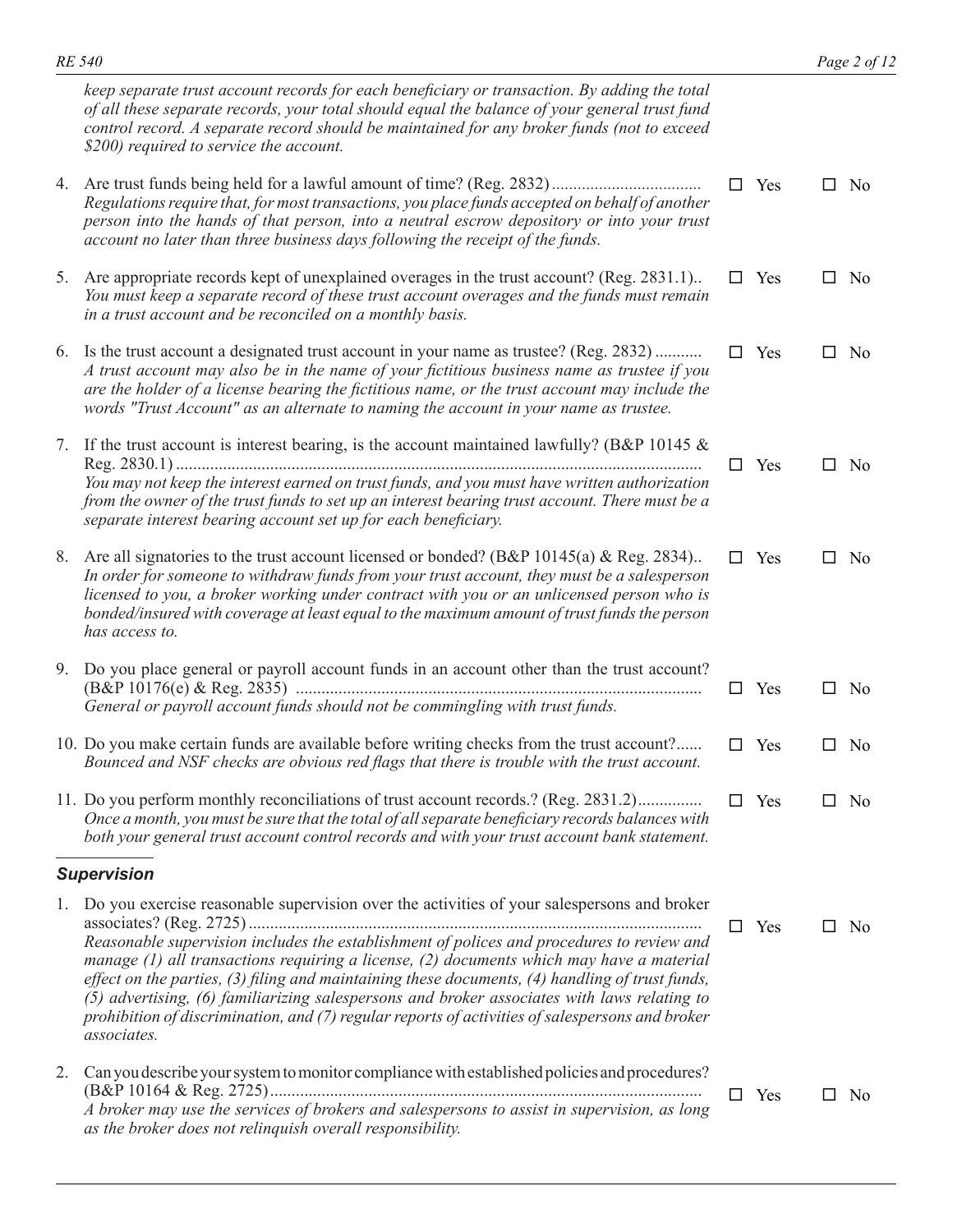## *Required Disclosures*

| 1.                    | Do you keep receipts for delivery of pest control documents? (Reg. 2905)<br>Records should be kept as evidence that you delivered pest control inspection reports,<br>certifications, and completion notices, or otherwise informed the buyer of his/her rights under<br>Civil Code Section 1099.                                    |        | Yes | $\Box$ | N <sub>0</sub> |  |
|-----------------------|--------------------------------------------------------------------------------------------------------------------------------------------------------------------------------------------------------------------------------------------------------------------------------------------------------------------------------------|--------|-----|--------|----------------|--|
|                       | 2. Are definite termination dates included in exclusive client agreements? $(B&P 10176(f))$<br>You cannot claim, demand, or receive a commission if your exclusive agreement does not<br>contain a definite termination date.                                                                                                        | П      | Yes |        | N <sub>0</sub> |  |
|                       | Any agreement that establishes your right to compensation for licensed acts must contain a<br>notice that commission rates are negotiable and not established by law.                                                                                                                                                                | П      | Yes |        | N <sub>0</sub> |  |
|                       | Willful or repeated failure to provide buyers with a Real Estate Transfer Disclosure Statement<br>is a violation of law. (Civil Code $1102$ et seq. & 2079)                                                                                                                                                                          | П.     | Yes |        | N <sub>0</sub> |  |
| <b>Record Keeping</b> |                                                                                                                                                                                                                                                                                                                                      |        |     |        |                |  |
| 1.                    | Do you keep all listings, deposit receipts, canceled checks, trust account records, affiliation<br>agreements, and other material documents obtained or executed in connection with your real<br>These records are to be retained for three years and made available to the Commissioner for<br>inspection and copying upon request. | $\Box$ | Yes |        | N <sub>0</sub> |  |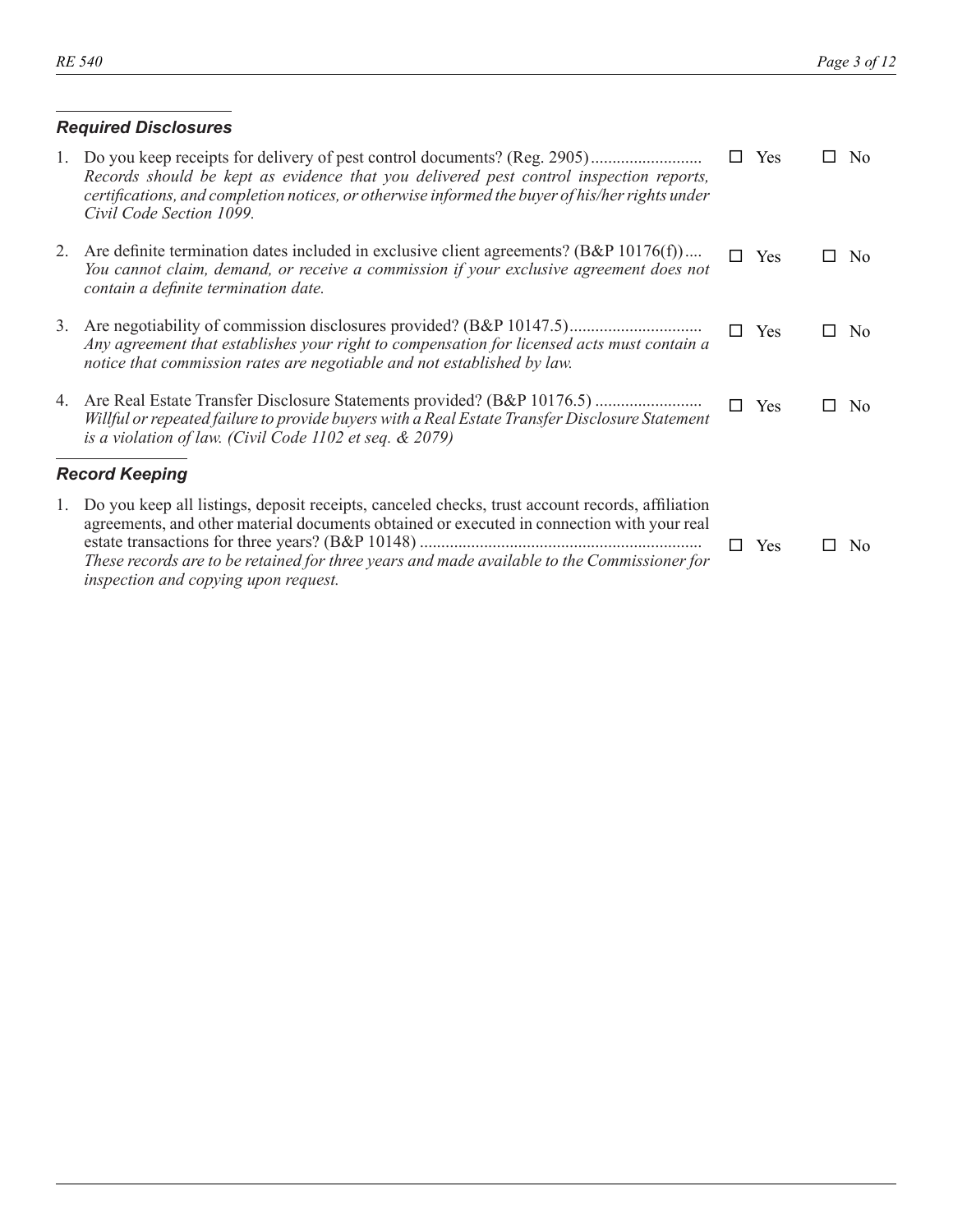# **SALES TRANSACTION WORKSHEET**

This worksheet is for your use in checking individual files for compliance with DRE laws and regulations. You may duplicate this form and use it on as many transaction files as you wish.

| <b>BUYER</b>                                          |                                                                                                                              |                     | <b>BUYER'S PHONE</b>                     |  | <b>BUYER'S AGENT</b>                            |                                     |                                        |        |                |                |                |
|-------------------------------------------------------|------------------------------------------------------------------------------------------------------------------------------|---------------------|------------------------------------------|--|-------------------------------------------------|-------------------------------------|----------------------------------------|--------|----------------|----------------|----------------|
| <b>SELLER</b>                                         |                                                                                                                              |                     | <b>SELLER'S PHONE</b>                    |  | <b>SELLER'S AGENT</b>                           |                                     |                                        |        |                |                |                |
|                                                       | PROPERTY ADDRESS                                                                                                             |                     |                                          |  |                                                 |                                     |                                        |        |                |                |                |
| DATE OFFER MADE                                       |                                                                                                                              | DATE OFFER ACCEPTED |                                          |  |                                                 | DATE OF COMMUNICATION OF ACCEPTANCE |                                        |        |                |                |                |
|                                                       | <b>DEPOSIT AMOUNT</b>                                                                                                        | <b>DEPOSIT FORM</b> |                                          |  |                                                 |                                     |                                        |        |                |                |                |
| \$                                                    |                                                                                                                              | $\Box$ CASH         | $\Box$ PERSONAL CHECK<br>$\Box$ NOTE     |  |                                                 |                                     | $\Box$ CASHIER'S CHECK                 |        |                |                |                |
| WHO WAS DEPOSIT CHECK MADE PAYABLE TO?                |                                                                                                                              |                     |                                          |  | WAS PERMISSION GIVEN TO HOLD FUNDS? (REG. 2832) |                                     |                                        |        |                |                |                |
| BY WHAT DATE WAS MONEY TO BE DEPOSITED/<br>FORWARDED? |                                                                                                                              |                     | WHO HELD FUNDS?<br>FOLLOWED? (REG. 2725) |  |                                                 |                                     | WERE ALL OFFICE SUPERVISION PROCEDURES |        |                |                |                |
|                                                       |                                                                                                                              |                     |                                          |  |                                                 | □                                   | <b>Yes</b>                             | $\Box$ | N <sub>0</sub> |                |                |
| 3.                                                    | <b>Review of Trust Fund Records</b><br>2. Where were trust funds forward/deposited?<br>Yes<br>N <sub>0</sub><br>$\Box$<br>ΙI |                     |                                          |  |                                                 |                                     |                                        |        |                |                |                |
|                                                       | <b>OR</b>                                                                                                                    |                     |                                          |  |                                                 |                                     |                                        |        |                |                |                |
|                                                       |                                                                                                                              |                     |                                          |  |                                                 |                                     |                                        | $\Box$ | Yes            | ப              | N <sub>0</sub> |
|                                                       |                                                                                                                              |                     |                                          |  |                                                 |                                     |                                        | ப      | Yes            | $\Box$         | No             |
| 5.                                                    |                                                                                                                              |                     |                                          |  |                                                 |                                     | □                                      | Yes    | □              | N <sub>0</sub> |                |
| 6.                                                    |                                                                                                                              |                     |                                          |  |                                                 |                                     | $\Box$                                 | Yes    | $\Box$         | N <sub>0</sub> |                |
| 7.                                                    | Were Real Estate Transfer Disclosure Statements delivered? (§10176.5 B&P §1102 et seq.                                       |                     |                                          |  |                                                 |                                     |                                        | $\Box$ | Yes            | $\Box$         | N <sub>0</sub> |
|                                                       |                                                                                                                              |                     |                                          |  |                                                 |                                     |                                        |        |                |                |                |
| 8.                                                    | Does the agreement have a definite termination date? (§10176(f) B&P)                                                         |                     |                                          |  |                                                 |                                     |                                        | □      | Yes            | □              | N <sub>0</sub> |
| 9.                                                    |                                                                                                                              |                     |                                          |  |                                                 |                                     |                                        | □      | Yes            | $\Box$         | N <sub>0</sub> |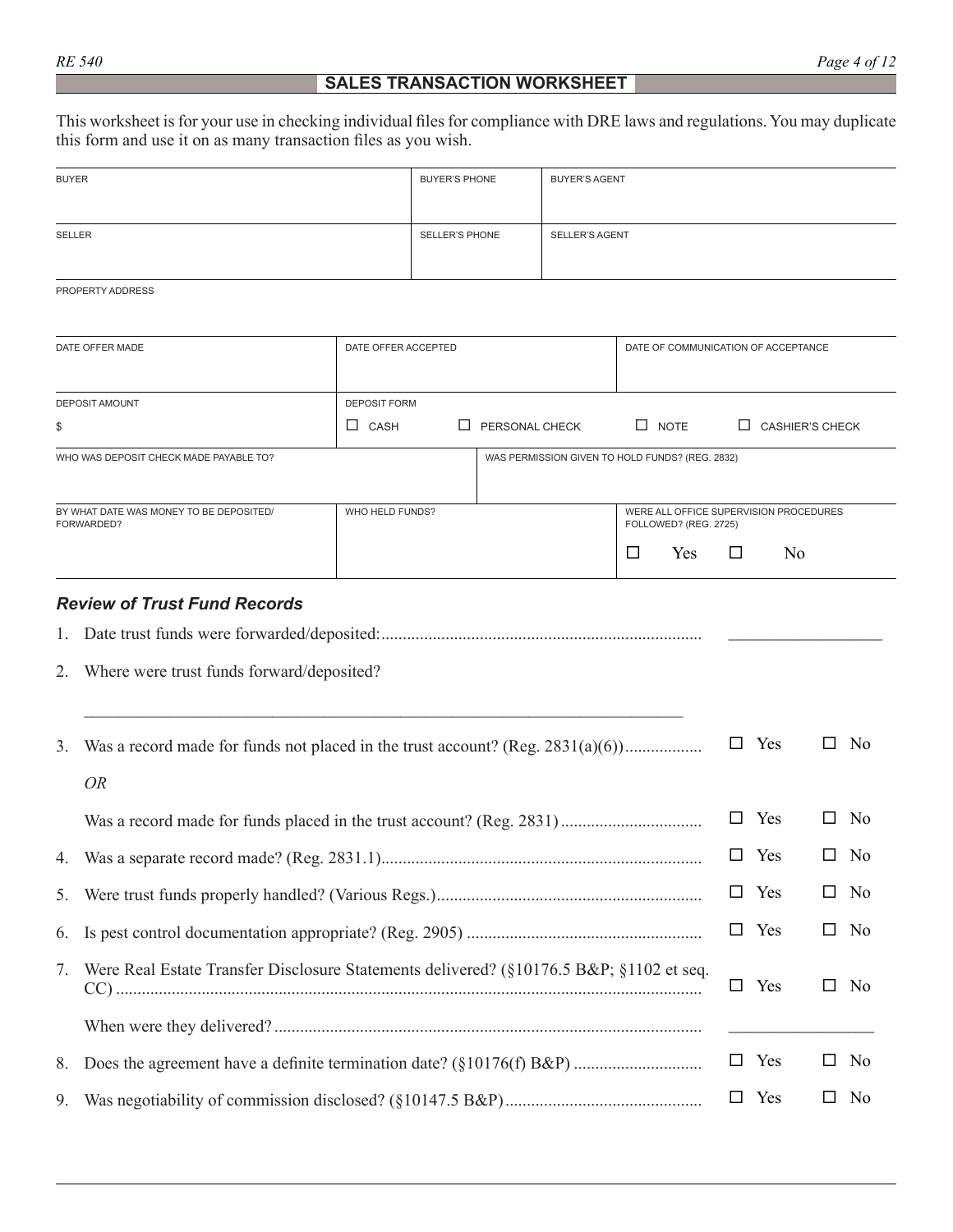## *Broker Defined*

- **10131.** A real estate broker within the meaning of this part is a person who, for a compensation or in expectation of a compensation, regardless of the form or time of payment, does or negotiates to do one or more of the following acts for another or others:
- (a) Sells or offers to sell, buys or offers to buy, solicits prospective sellers or buyers of, solicits or obtains listings of, or negotiates the purchase, sale, or exchange of real property or a business opportunity.
- (b) Leases or rents or offers to lease or rent, or places for rent, or solicits listings of places for rent, or solicits for prospective tenants, or negotiates the sale, purchase, or exchanges of leases on real property, or on a business opportunity, or collects rents from real property, or improvements thereon, or from business opportunities.
- (c) Assists or offers to assist in filing an application for the purchase or lease of, or in locating or entering upon, lands owned by the state or federal government.
- (d) Solicits borrowers or lenders for or negotiates loans or collects payments or performs services for borrowers or lenders or note owners in connection with loans secured directly or collaterally by liens on real property or on a business opportunity.
- (e) Sells or offers to sell, buys or offers to buy, or exchanges or offers to exchange a real property sales contract, or a promissory note secured directly or collaterally by a lien on real property or on a business opportunity, and performs services for the holders thereof.

#### *Unlawful Retention or Payment of Compensation - Penalty*

**10137.** It is unlawful for any licensed real estate broker to retain, compensate, directly or indirectly, any person for performing any of the acts within the scope of this chapter who is not a licensed real estate broker, or a real estate salesperson licensed under the responsible broker retaining or compensating him or her, or to retain or compensate,directlyorindirectly,anylicensee for engaginginany activity for which a mortgage loan originator license endorsement is required, if that licensee does not hold a mortgage loan originator license endorsement; provided, however, that a licensed real estate broker may pay a commission to a broker of another state.

No real estate salesperson shall accept compensation for activity requiring a real estate license from any person other than the broker under whom he or she is at the time licensed.

It is unlawful for any licensed real estate salesperson to pay any compensation for performing any of the acts within the scope of this chapter to any real estate licensee except through the broker under whom he or she is at the time licensed. A licensee may enter into an agreement with another licensee to share that compensation provided that any compensation is paid through the responsible broker.

For a violation of any of the provisions of this section, the commissioner may temporarily suspend or permanently revoke the license of the real estate licensee, in accordance with the provisions of this part relating to hearings.

## *Handling of Trust Funds - Interest-Bearing Accounts - Neutral Escrow Defined*

- **10145.** (a) (1) A real estate broker who accepts funds belonging to others in connection with a transaction subject to this part shall deposit all those funds that are not immediately placed into a neutral escrow depository or into the hands of the broker's principal, into a trust fund account maintained by the broker in a bank or recognized depository in this state. All funds deposited by the broker in a trust fund account shall be maintained there until disbursed by the broker in accordance with instructions from the person entitled to the funds.
	- (2) Withdrawals may be made from a trust fund account of an individual broker only upon the signature of that broker, or in the case of a corporate broker, only upon the signature of an officer through whom the corporation is licensed pursuant to Section 10158 or 10211, or one, or more, of the following persons if specifically authorized in writing by the individual broker or officer:
		- (A) A real estate salesperson licensed to the broker.
		- (B) Another broker acting pursuant to a written agreement with the individual broker that conforms to the requirements of this part and any regulations promulgated pursuant to this part.
		- (C) An unlicensed employee of the individual broker, if the broker has fidelity bond or insurance coverage equal to at least the maximum amount of the trust funds to which the unlicensed employee has access at any time. For purposes of this section, bonds or insurance providing coverage shall protect the broker from intentional wrongful acts committed by an employee of that business, including theft, dishonest acts, or forgery. Bonds and insurance providing coverage may be written with a deductible of up to 5 percent of the coverage amount. For bonds and insurance with a deductible, the employing broker shall have evidence of financial responsibility that is sufficient to protect members of the public against a loss subject to the deductible amount.

Evidence of financial responsibility shall include one or more of the following:

(i) Separate bond or insurance coverage adequate to cover the amount of the deductible.

(ii) A cash deposit held in a separate account, apart from other funds of the broker, the broker's employees, or the broker's principals, in a bank or recognized depository in this state adequate to cover the amount of the fidelity bond deductible and held exclusively and solely for the purpose of paying the fidelity bond deductible amount.

(iii) Any other evidence of financial responsibility approved by the commissioner.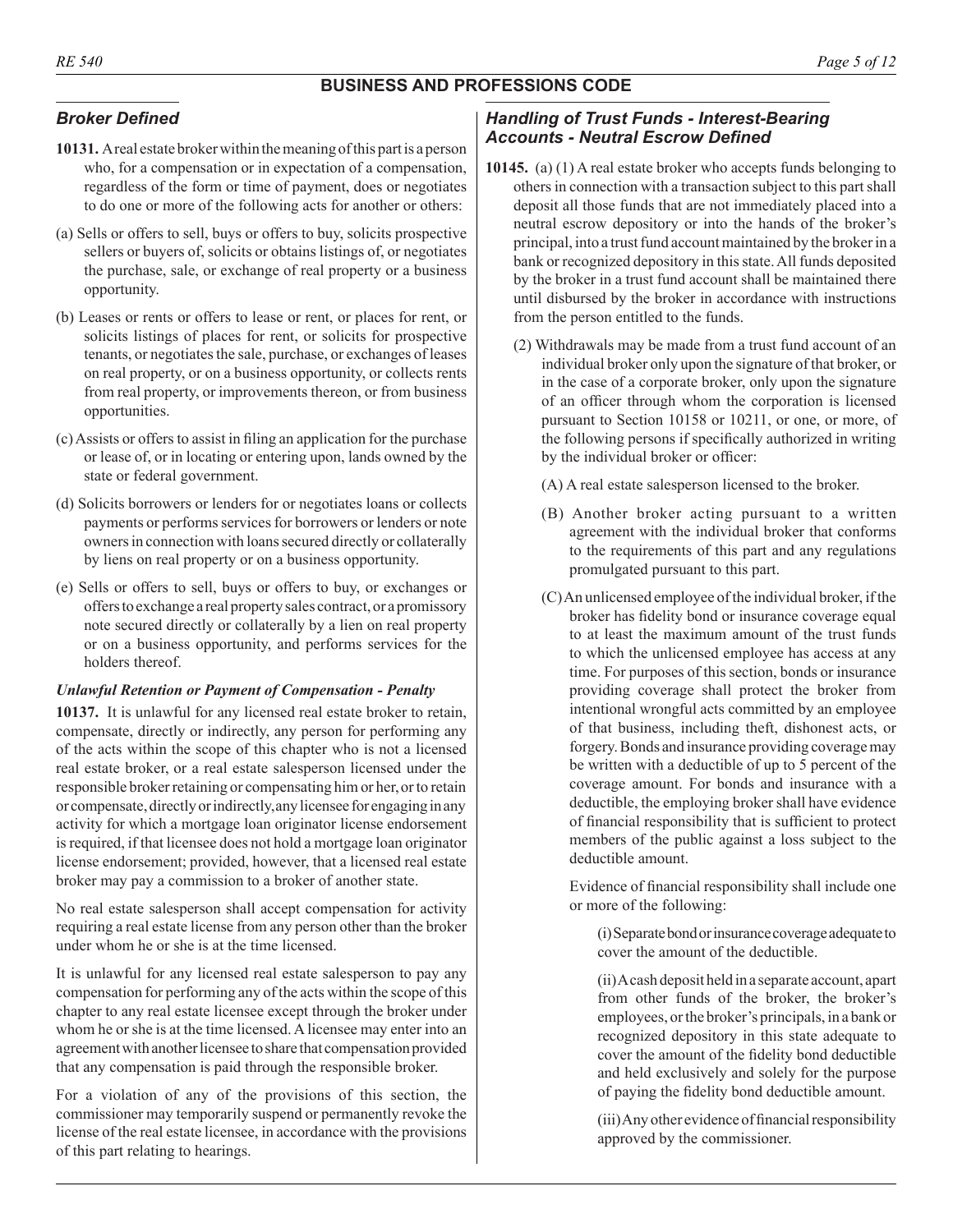- (3) An arrangement under which a person enumerated in  $subparagnh(A), (B), or (C) of paragraph(2) is authorized$ to make withdrawals from a trust fund account of a broker shall not relieve an individual broker, nor the brokerofficer of a corporate broker licensee, from responsibility or liability as provided by law in handling trust funds in the broker's custody.
- (4) Notwithstanding the provisions of paragraphs (1), (2), and (3), a real estate broker collecting payments or performing services for investors or note owners in connection with loans secured by a first lien on real property may deposit funds received in trust in an out-of-state depository institution insured by the Federal Deposit Insurance Corporation, if the investor or note owner is any one of the following:
	- (A) The Federal National Mortgage Association, the Government National Mortgage Association, the Federal Home Loan Mortgage Corporation, the Federal Housing Administration, or the United States Department of Veterans Affairs.
	- (B) A bank or subsidiary thereof, bank holding company or subsidiary thereof, trust company, savings bank or savings and loan association or subsidiary thereof, savings bank or savings association holding company or subsidiary thereof, credit union, industrial bank or industrial loan company, or insurance company doing business under the authority of, and in accordance with, the laws of this state, another state, or the United States relating to banks, trust companies, savings banks or savings associations, credit unions, industrial banks or industrial loan companies, or insurance companies, as evidenced by a license, certificate, or charter issued by the United States or a state, district, territory, or commonwealth of the United States.
	- (C) Trustees of a pension, profit-sharing, or welfare fund, if the pension, profit-sharing, or welfare fund has a net worth of not less than fifteen million dollars (\$15,000,000).
	- (D) A corporation with outstanding securities registered under Section 12 of the Securities Exchange Act of 1934 or a wholly owned subsidiary of that corporation.
	- (E) A syndication or other combination of any of the entities specified in subparagraph  $(A)$ ,  $(B)$ ,  $(C)$ , or  $(D)$  that is organized to purchase the promissory note.
	- (F) The California Housing Finance Agency or a local housing finance agency organized under the Health and Safety Code.
	- (G) A licensed residential mortgage lender or servicer acting under the authority of that license.
	- (H) A licensed real estate broker selling all or part of the loan, note, or contract to a lender or purchaser specified in subparagraphs (A) to (G), inclusive.
- (5) A real estate broker who deposits funds held in trust in

an out-of-state depository institution in accordance with paragraph (3) shall make available, in this state, the books, records, and files pertaining to the trust accounts to the commissioner or the commissioner's representatives or pay the reasonable expenses for travel and lodging incurred by the commissioner or the commissioner's representatives in order to conduct an examination at an out-of-state location.

- (b) A real estate broker acting as a principal pursuant to Section 10131.1 shall place all funds received from others for the purchase of real property sales contracts or promissory notes secured directly or collaterally by liens on real property in a neutral escrow depository unless delivery of the contract or note is made simultaneously with the receipt of the purchase funds.
- (c) A real estate salesperson who accepts trust funds from others on behalf of the broker under whom he or she is licensed shall immediately deliver the funds to the broker or, if so directed by the broker, shall deliver the funds into the custody of the broker's principal or a neutral escrow depository or shall deposit the funds into the broker's trust fund account.
- (d) If not otherwise expressly prohibited by this part, a real estate broker may, at the request of the owner of trust funds or of the principals to a transaction or series of transactions from whom the broker has received trust funds, deposit the funds into an interest-bearing account in a bank, savings and loan association, credit union, or industrial loan company, the accounts of which are insured by the Federal Deposit Insurance Corporation, if all of the following requirements are met:
	- (1) The account is in the name of the broker as trustee for the designated beneficiary or principal of a transaction or series of transactions.
	- (2) All of the funds in the account are covered by insurance provided by an agency of the United States.
	- (3) The funds in the account are kept separate, distinct, and apart from funds belonging to the broker or to any other person for whom the broker holds funds in trust.
	- (4) The broker discloses to the person from whom the trust funds are received, and to a beneficiary whose identity is known to the broker at the time of establishing the account, the nature of the account, how interest will be calculated and paid under various circumstances, whether service charges will be paid to the depository and by whom, and possible notice requirements or penalties for withdrawal of funds from the account.
	- (5) Interest earned on funds in the account shall not inure directly or indirectly to the benefit of the broker or a person licensed to the broker.
	- (6) In an executory sale, lease, or loan transaction in which the broker accepts funds in trust to be applied to the purchase, lease, or loan, the parties to the contract shall have specified in the contract or by collateral written agreement the person to whom interest earned on the funds is to be paid or credited.
- (e) The broker shall have no obligation to place trust funds into an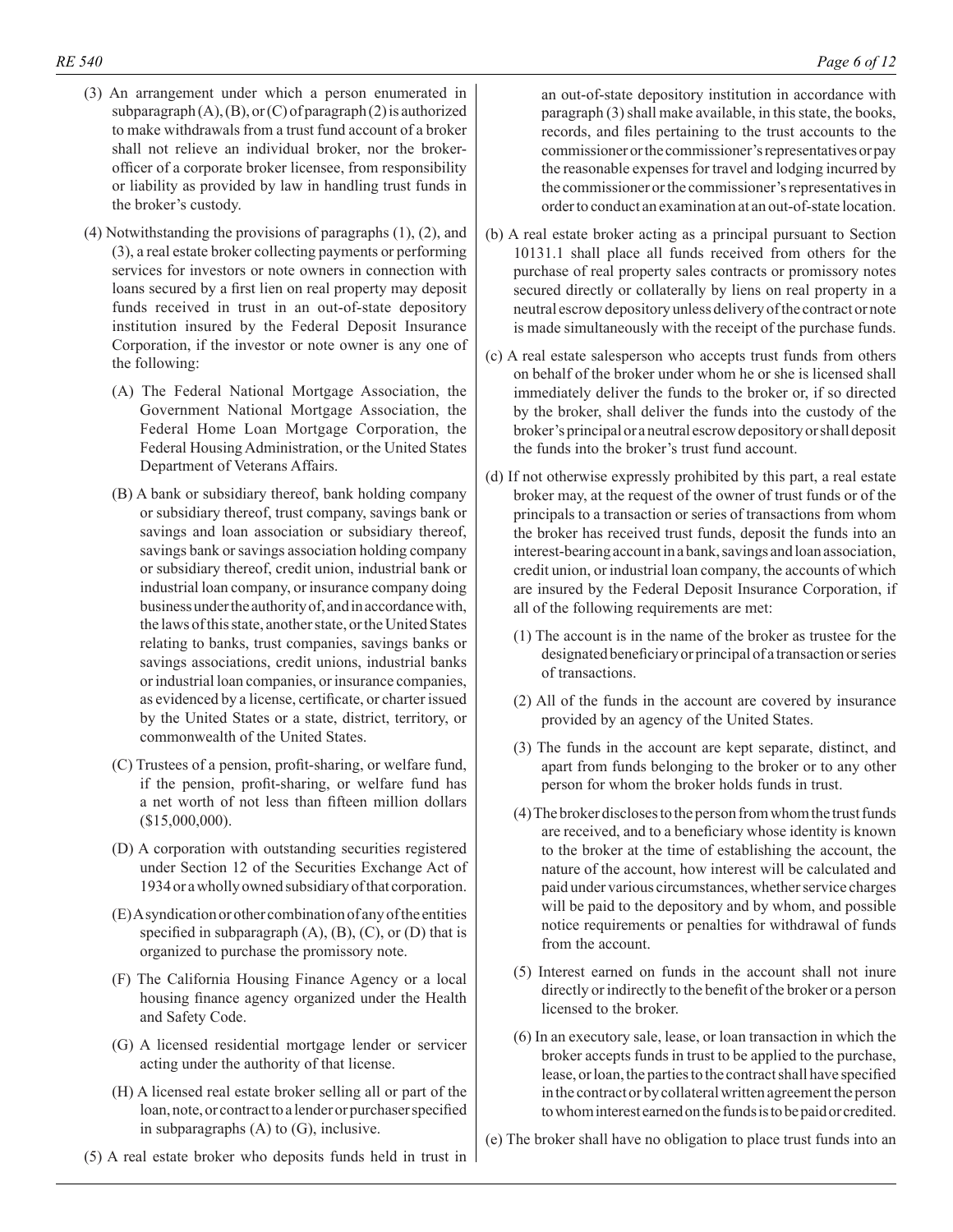interest-bearing account unless requested to do so and unless all of the conditions in subdivision (d) are met, nor, in any event, if he or she advises the party making the request that the funds will not be placed in an interest-bearing account.

- (f) Subdivision (d) does not preclude the commissioner from prescribing, by regulation, circumstances in which, and conditions under which, a real estate broker is authorized to deposit funds received in trust into an interest-bearing trust fund account.
- (g) The broker shall maintain a separate record of the receipt and disposition of all funds described in subdivisions (a) and (b), including any interest earned on the funds.
- (h) Upon request of the commissioner, a broker shall furnish to the commissioner an authorization for examination of financial records of those trust fund accounts maintained in a financial institution, in accordance with the procedures set forth in Section 7473 of the Government Code.
- (i) As used in this section, "neutral escrow" means an escrow business conducted by a person licensed under Division 6 (commencing with Section 17000) of the Financial Code or by a person described in paragraph (1) or (3) of subdivision (a) of Section 17006 of that code.

## *Negotiability of Real Estate Commissions - Notice Requirement*

- **10147.5** (a) Any printed or form agreement which initially establishes, or is intended to establish, or alters the terms of any agreement which previously established a right to compensation to be paid to a real estate licensee for the sale of residential real property containing not more than four residential units, or for the sale of a mobilehome, shall contain the following statement in not less than 10-point boldface type immediately preceding any provision of such agreement relating to compensation of the licensee:
- *Notice:* The amount or rate of real estate commissions is not fixed by law. They are set by each broker individually and may be negotiable between the seller and broker.
- (b) The amount or rate of compensation shall not be printed in any such agreement.
- (c) Nothing in this section shall affect the validity of a transfer of title to real property.
- (d) As used in this section, "alters the terms of any agreement which previously established a right to compensation" means an increase in the rate of compensation, or the amount of compensation if initially established as a flat fee, from the agreement which previously established a right to compensation.

#### *Retention of Records - Chargeable Audits - Cost Recovery-Penalties for Unlawful Destruction of Records*

**10148.** (a) A licensed real estate broker shall retain for three years copies of all listings, deposit receipts, canceled checks, trust records, and other documents executed by him or her or obtained by him or her in connection with any transactions for which a real estate broker license is required. The retention period shall

run from the date of the closing of the transaction or from the date of the listing if the transaction is not consummated. After notice, the books, accounts, and records shall be made available for examination, inspection, and copying by the commissioner or his or her designated representative during regular business hours; and shall, upon the appearance of sufficient cause, be subject to audit without further notice, except that the audit shall not be harassing in nature. This subdivision shall not be construed to require a licensed real estate broker to retain electronic messages of an ephemeral nature, as described in subdivision (d) of Section 1624 of the Civil Code.

- (b) The commissioner shall charge a real estate broker for the cost of any audit, if the commissioner has found, in a final desist and refrain order issued under Section 10086 or in a final decision following a disciplinary hearing held in accordance with Chapter 5 (commencing with Section 11500) of Part 1 of Division 3 of Title 2 of the Government Code that the broker has violated Section 10145 or a regulation or rule of the commissioner interpreting Section 10145.
- (c) If a broker fails to pay for the cost of an audit as described in subdivision (b) within 60 days of mailing a notice of billing, the commissioner may suspend or revoke the broker's license or deny renewal of the broker's license. The suspension or denial shall remain in effect until the cost is paid or until the broker's right to renew a license has expired.
- (d) The commissioner may maintain an action for the recovery of the cost of an audit in any court of competent jurisdiction. In determining the cost incurred by the commissioner for an audit, the commissioner may use the estimated average hourly cost for all persons performing audits of real estate brokers.
- (e) The bureau may suspend or revoke the license of any real estate broker, real estate salesperson, or corporation licensed as a real estate broker, if the real estate broker, real estate salesperson, or any director, officer, employee, or agent of the corporation licensed as a real estate broker knowingly destroys, alters, conceals, mutilates, or falsifies any of the books, papers, writings, documents, or tangible objects that are required to be maintained by this section or that have been sought in connection with an investigation, audit, or examination of a real estate licensee by the commissioner.

#### *Fictitious Name*

- **10159.5.** (a) (1) Every person applying for a license under this chapter who desires to have the license issued under a fictitious business name shall file with his or her application a certified copy of his or her fictitious business name statement filed with the county clerk pursuant to Chapter 5 (commencing with Section 17900) of Part 3 of Division 7.
	- (2) A responsible broker may, by contract, permit a salesperson to do all of the following:
		- (A) File an application on behalf of a responsible broker with a county clerk to obtain a fictitious business name.
		- (B) Deliver to the bureau an application, signed by the responsible broker, requesting the bureau's approval to use a county approved fictitious business name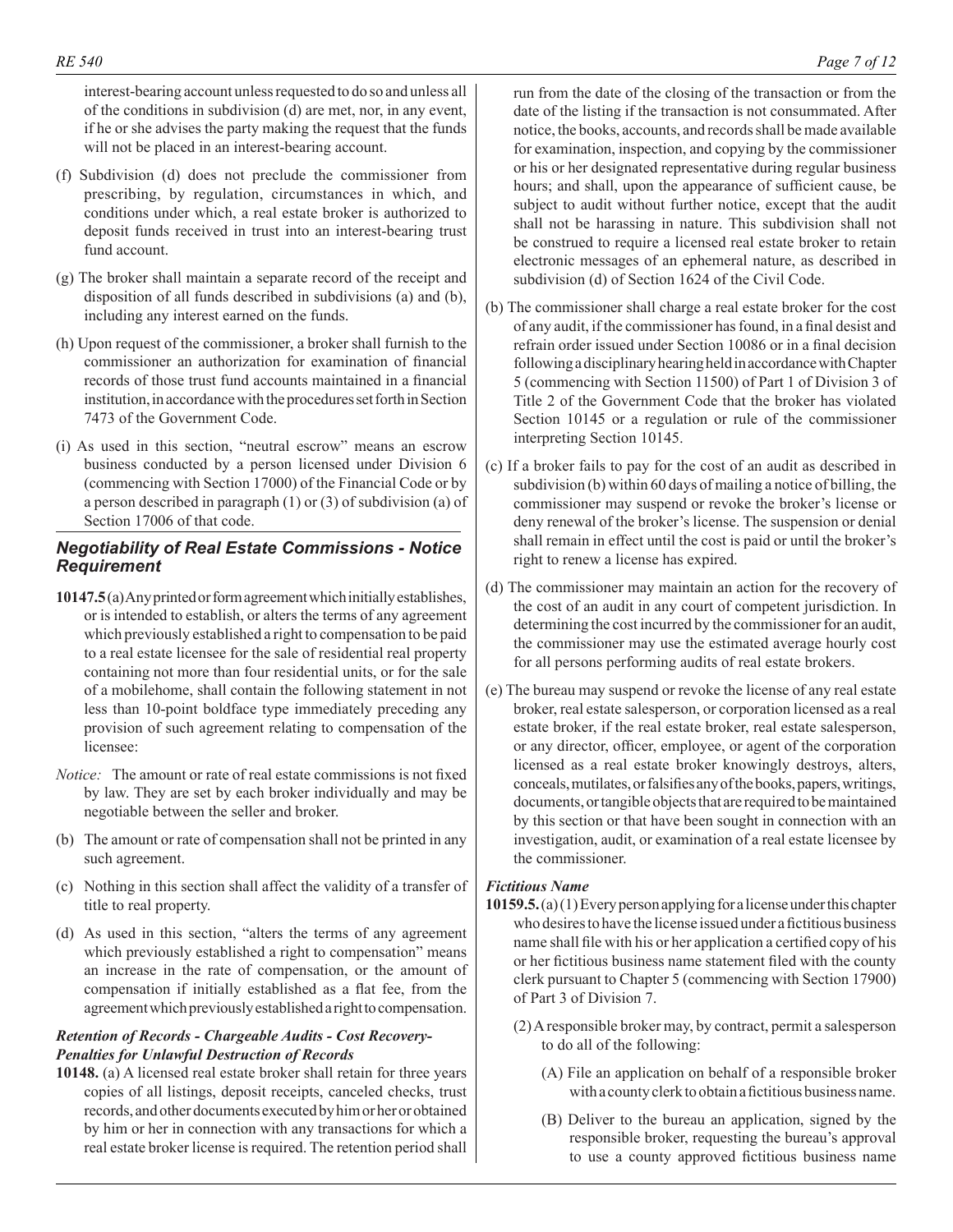that shall be identified with the responsible broker's license number.

- (C) Pay for any fees associated with filing an application with a county or the bureau to obtain or use a fictitious business name.
- (D) Maintain ownership of a fictitious business name, as defined in paragraph (2) of subdivision (a) of Section 10159.7, that may be used subject to the control of the responsible broker.
- (b) (1) A salesperson using a fictitious business name authorized by subdivision (a), shall use that name only as permitted by his or her responsible broker.
	- (2) This section does not change a real estate broker's duties under this division to supervise a salesperson.
- (c) A person applying to a county for a fictitious business name pursuant to subdivision (a) may file his or her application in the county or counties where the fictitious business name will be used.
- (d) Advertising and solicitation materials, including business cards, print or electronic media and "for sale" signage, using a fictitious business name obtained in accordance with paragraph (2) of subdivision (a) shall include the responsible broker's identity, as defined in paragraph (1) of subdivision (a) of Section 10159.7, in a manner equally as prominent as the fictitious business name.
- (e) Notwithstanding subdivision (b) of Section 10140.6, advertising and solicitation materials, including print or electronic media and "for sale" signage, containing a fictitious business name obtained in accordance with paragraph (2) of subdivision (a) shall include the name and license number of the salesperson who is using the fictitious business name.
- (f) Notwithstanding Section 10185, a violation of this section is not a misdemeanor.

#### *Fictitious and team Names - Definitions*

- **10159.7.** (a) For the purposes of this article, the following definitions shall apply:
	- (1) "Fictitious business name" means a professional identity or brand name under which activity requiring a real estate license is conducted and the use of which is subject to approval by the department pursuant to Section 10159.5.
	- (2) "Ownership of a fictitious business name" means the right to use, renew, and control the use of a fictitious business name obtained in accordance with Section 10159.5.
	- (3) "Team name" means a professional identity or brand name used by a salesperson, and one or more other real estate licensees, for the provision of real estate licensed services. Notwithstanding any other law, the use of a team name does not require that a separate license be issued for that name pursuant to Section 10159.5. A team name does not constitute a fictitious business name for purposes of this part or any other law or for purposes of filing a fictitious business name statement with an application as required by subdivision (a) of Section 10159.5 if all of the following apply:
- (A) The name is used by two or more real estate licensees who work together to provide licensed real estate services, or who represent themselves to the public as being a part of a team, group, or association to provide those services.
- (B) The name includes the surname of at least one of the licensee members of the team, group, or association in conjunction with the term "associates," "group," or "team."
- (C) The name does not include any term or terms, such as "real estate broker," "real estate brokerage," "broker," or "brokerage" or any other term that would lead a member of the public to believe that the team is offering real estate brokerage services, that imply or suggest the existence of a real estate entity independent of a responsible broker.
- (b) Nothing in this section changes a real estate broker's duties under this division to supervise a salesperson.

#### *Salesperson and Broker Associate Retention and Termination*

- **10161.8.** (a) The commissioner shall specify the manner in which a responsible broker shall provide notice to the commissioner of an affiliation with a real estate licensee or by which a real estate licensee shall provide notice of a change of address or affiliation.
- (b) Whenever a responsible broker retains a real estate salesperson to conduct activities requiring a license, the responsible broker shall notify the commissioner in a manner specified by the commissioner.
- (c) Whenever a responsible broker retains a real estate broker to conduct activities requiring a license, the responsible broker shall provide notice to the commissioner in a manner specified by the commissioner.
- (d) Whenever an affiliation with a real estate licensee is terminated, the responsible broker shall provide notice to the commissioner in a manner specified by the commissioner.
- (e) Whenever a real estate licensee acquires a business address different from the address shown in the records maintained by the commissioner, the licensee shall notify the commissioner in a manner specified by the commissioner.

#### *Branch Offices*

**10163.** If the applicant for a real estate broker's license maintains more than one place of business within the State he shall apply for and procure an additional license for each branch office so maintained by him. Every such application shall state the name of the person and the location of the place or places of business for which such license is desired. The commissioner may determine whether or not a real estate broker is doing a real estate brokerage business at or from any particular location which requires him to have a branch office license.

# *Grounds for Revocation or Suspension*

**10176.** The commissioner may, upon his or her own motion, and shall, upon the verified complaint in writing of any person, investigate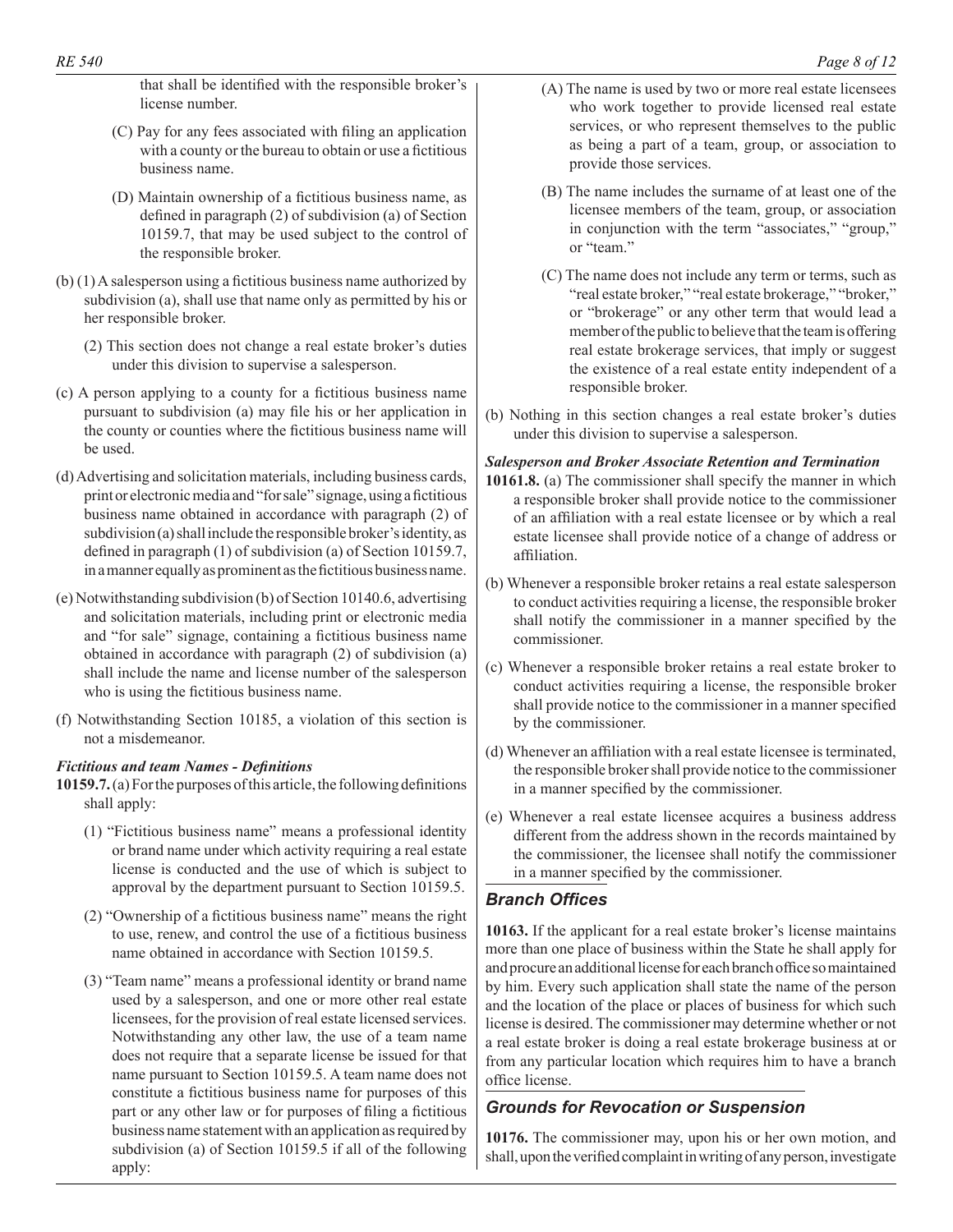the actions of any person engaged in the business or acting in the capacity of a real estate licensee within this state, and he or she may temporarily suspend or permanently revoke a real estate license at any time where the licensee, while a real estate licensee, in performing or attempting to perform any of the acts within the scope of this chapter has been guilty of any of the following:

- (a) Making any substantial misrepresentation.
- (b) Making any false promises of a character likely to influence, persuade, or induce.
- (c) A continued and flagrant course of misrepresentation or making of false promises through licensees.
- (d) Acting for more than one party in a transaction without the knowledge or consent of all parties thereto.
- (e) Commingling with his or her own money or property the money or other property of others which is received and held by him or her.
- (f) Claiming, demanding, or receiving a fee, compensation, or commission under any exclusive agreement authorizing a licensee to perform any acts set forth in Section 10131 for compensation or commission where the agreement does not contain a definite, specified date of final and complete termination.
- (g) The claiming or taking by a licensee of any secret or undisclosed amount of compensation, commission, or profit or the failure of a licensee to reveal to the buyer or seller contracting with the licensee the full amount of the licensee's compensation, commission, or profit under any agreement authorizing the licensee to do any acts for which a license is required under this chapter for compensation or commission prior to or coincident with the signing of an agreement evidencing the meeting of the minds of the contracting parties, regardless of the form of the agreement, whether evidenced by documents in an escrow or by any other or different procedure.
- (h) The use by a licensee of any provision, which allows the licensee an option to purchase, in an agreement with a buyer or seller that authorizes the licensee to sell, buy, or exchange real estate or a business opportunity for compensation or commission, except when the licensee, prior to or coincident with election to exercise the option to purchase, reveals in writing to the buyer or seller the full amount of the licensee's profit and obtains the written consent of the buyer or seller approving the amount of the profit.
- (i) Any other conduct, whether of the same or of a different character than specified in this section, which constitutes fraud or dishonest dealing.
- (j) Obtaining the signature of a prospective buyer to an agreement which provides that the prospective buyer shall either transact the purchasing, leasing, renting, or exchanging of a business opportunity property through the broker obtaining the signature, or pay a compensation to the broker if the property is purchased, leased, rented, or exchanged without the broker first having obtained the written authorization of the owner of the property concerned to offer the property for sale, lease, exchange, or rent.

(k) Failing to disburse funds in accordance with a commitment to

make a mortgage loan that is accepted by the applicant when the real estate broker represents to the applicant that the broker is either of the following:

- (1) The lender.
- (2) Authorized to issue the commitment on behalf of the lender or lenders in the mortgage loan transaction.
- (l) Intentionally delaying the closing of a mortgage loan for the sole purpose of increasing interest, costs, fees, or charges payable by the borrower.
- (m) Violating any section, division, or article of law which provides that a violation of that section, division, or article of law by a licensed person is a violation of that person's licensing law, if it occurs within the scope of that person's duties as a licensee.**10176.5.** (a) The commissioner may, upon his or her own motion, and shall upon receiving a verified complaint in writing from any person, investigate an alleged violation of Article 1.5 (commencing with Section 1102) of Chapter 2 of Title 4 of Part 4 of Division 2 of the Civil Code by any real estate licensee within this state. The commissioner may suspend or revoke a licensee's license if the licensee acting under the license has willfully or repeatedly violated any of the provisions of Article 1.5 (commencing with Section 1102) of Chapter 2 of Title 4 of Part 4 of Division 2 of the Civil Code.
- (b) Notwithstanding any other provision of Article 1.5 (commencing with Section 1102) of Chapter 2 of Title 4 of Part 4 of Division 2 of the Civil Code, and in lieu of any other civil remedy, subdivision (a) of this section is the only remedy available for violations of Section 1102.6b of the Civil Code by any real estate licensee within this state.

# **COMMISSIONER'S REGULATIONS**

# *2725. Broker Supervision.*

A broker shall exercise reasonable supervision over the activities of his or her salespersons. Reasonable supervision includes, as appropriate, the establishment of policies, rules, procedures and systems to review, oversee, inspect and manage:

- (a) Transactions requiring a real estate license.
- (b) Documents which may have a material effect upon the rights or obligations of a party to the transaction.
- (c) Filing, storage and maintenance of such documents.
- (d) The handling of trust funds.
- (e) Advertising of any service for which a license is required.
- (f) Familiarizing salespersons with the requirements of federal and state laws relating to the prohibition of discrimination.
- (g) Regular and consistent reports of licensed activities of salespersons.

The form and extent of such policies, rules, procedures and systems shall take into consideration the number of salespersons employed and the number and location of branch offices.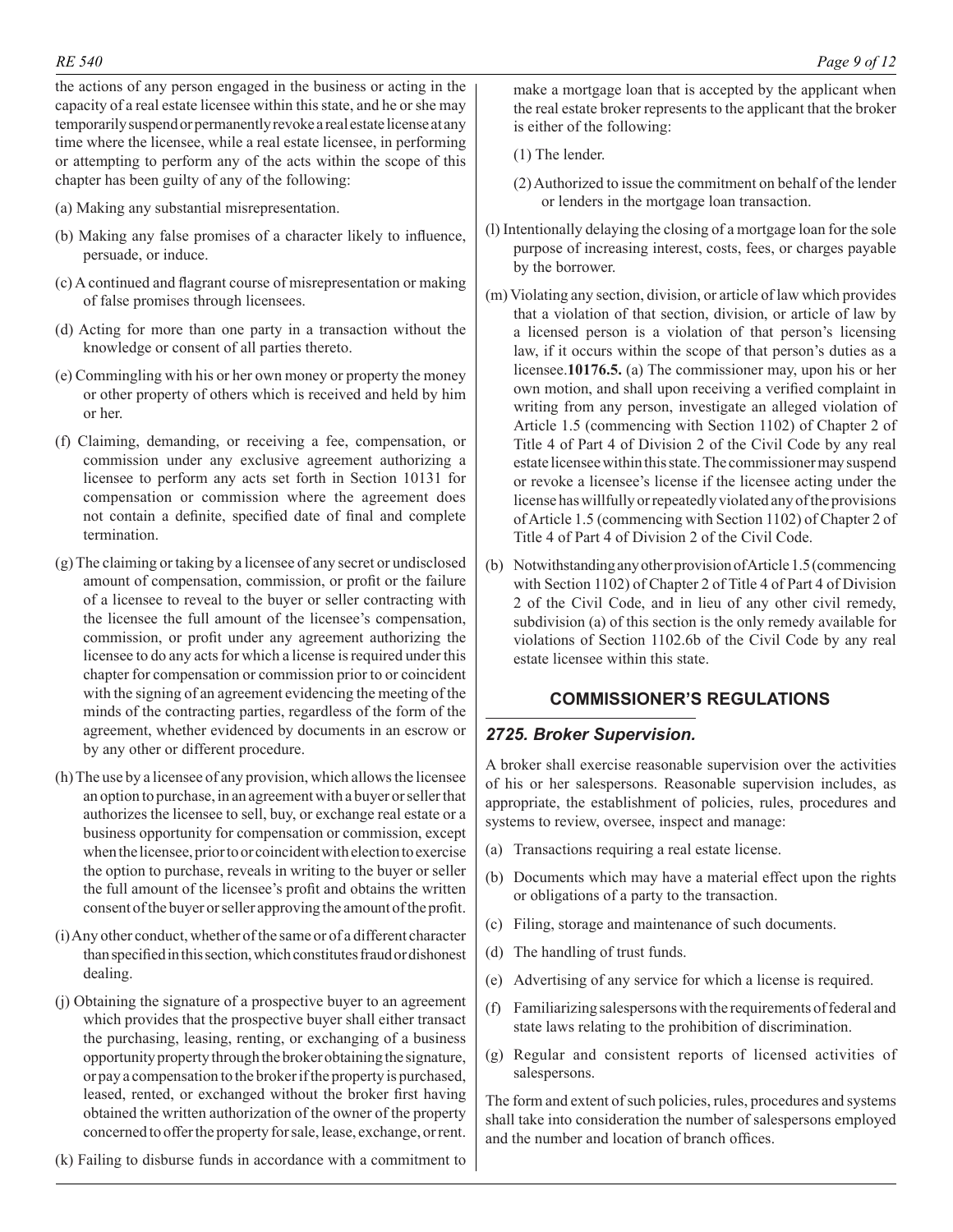A broker shall establish a system for monitoring compliance with such policies, rules, procedures and systems. A broker may use the services of brokers and salespersons to assist in administering the provisions of this section so long as the broker does not relinquish overall responsibility for supervision of the acts of salespersons licensed to the broker.

## *2726. Broker-Salesman Relationship Agreements.*

Every real estate broker shall have a written agreement with each of his salesmen, whether licensed as a salesman or as a broker under a broker-salesman arrangement. The agreement shall be dated and signed by the parties and shall cover material aspects of the relationship between the parties, including supervision of licensed activities, duties and compensation.

## *2731. Use of False or Fictitious Name.*

- (c) The commissioner may refuse to issue a license bearing a fictitious name to a broker if the fictitious name:
- (1) Is misleading or would constitute false advertising.
- (2) Implies a partnership or corporation when a partnership or corporation does not exist in fact.
- (3) Includes the name of a real estate salesperson.
- (4) Constitutes a violation of the provisions of Sections 17910, 17910.5, 17913 or 17917 of the Code.
- (5) Is the name formerly used by a licensee whose license has since been revoked.
- (d) A license may not be issued or renewed with a fictitious business name containing the term "escrow", or any name which implies that escrow services are provided, unless the fictitious business name includes the term, "a non-independent broker escrow" following the name. Licensees who have been or are issued a license with a fictitious business name with the term "escrow", or any term which implies that escrow services are provided, must include the term "a non-independent broker escrow" in any advertising, signs, or electronic promotional material.
- (e) Where a licensee is a natural person, the use of a nickname in place of his or her legal given name (first name) shall not constitute a fictitious name for purposes of this section, provided that where the nickname is used, the licensee also uses as a surname (last name) his or her surname as it appears on his or her real estate license, and includes his or her Bureau-issued license identification number as required by Section 10140.6 of the Code.

# *2752. Notice of Change of Broker.*

Whenever a real estate salesperson enters the employ of a real estate broker, the broker shall notify the commissioner of that fact within five days. This notification shall be given on a form prepared by the Bureau and shall be signed by the broker and the salesperson. The form of notification shall provide for the furnishing of at least the following information:

- (1) Name and business address of the broker.
- (2) Mailing address of the salesperson, if different from the

business address.

- (3) Date when the salesperson entered the employ of the broker.
- (4) Certification by the salesperson that he has complied with the provisions of Section 10161.8(d) of the Business and Professions Code.
- (5) Name and business address of the real estate broker to whom the salesperson was last licensed and the date of termination of that relationship.
- (6) Certification by the salesperson that the predecessor broker has notice of the termination of the relationship.

As an acceptable alternative to (5) and (6) above, the form may be utilized by the predecessor broker to give notice of the termination of the broker/salesperson relationship as required by Section 10161.8(b) of the Business and Professions Code if this notice is mailed to the commissioner not more than ten days following such termination.

# *2830.1. Interest-Bearing Trust Account*

A real estate broker, when acting as agent for a financial institution as beneficiary of a loan, may deposit and maintain funds from or for the account of an obligor for the future payment of property taxes, assessments or insurance relating to real property containing only a one-to-four family residence, in an interest-bearing trust account in a bank or savings and loan association in order to pay interest to the obligor in accordance with Section 2954.8 of the Civil Code if the following requirements are met:

- (a) The account is in the name of the broker as trustee.
- (b) All of the funds in the account are covered by insurance provided by an agency of the federal government.
- (c) All of the funds in the account are funds held in trust by the broker for others.
- (d) The broker discloses to the obligor how interest will be calculated and paid.
- (e) No interest earned on the funds shall inure directly or indirectly to the benefit of the broker nor to any person licensed to the broker.

# *2831. Trust Fund Records To Be Maintained.*

- (a) Every broker shall keep a record of all trust funds received, including uncashed checks held pursuant to instructions of his or her principal. This record, including records maintained under an automated data processing system, shall set forth in chronological sequence the following information in columnar form:
	- (1) Date trust funds received.
	- (2) From whom trust funds received.
	- (3) Amount received.
	- (4) With respect to funds deposited in an account, date of said deposit.
	- (5) With respect to trust funds previously deposited to an account, check number and date of related disbursement.
	- (6) With respect to trust funds not deposited in an account,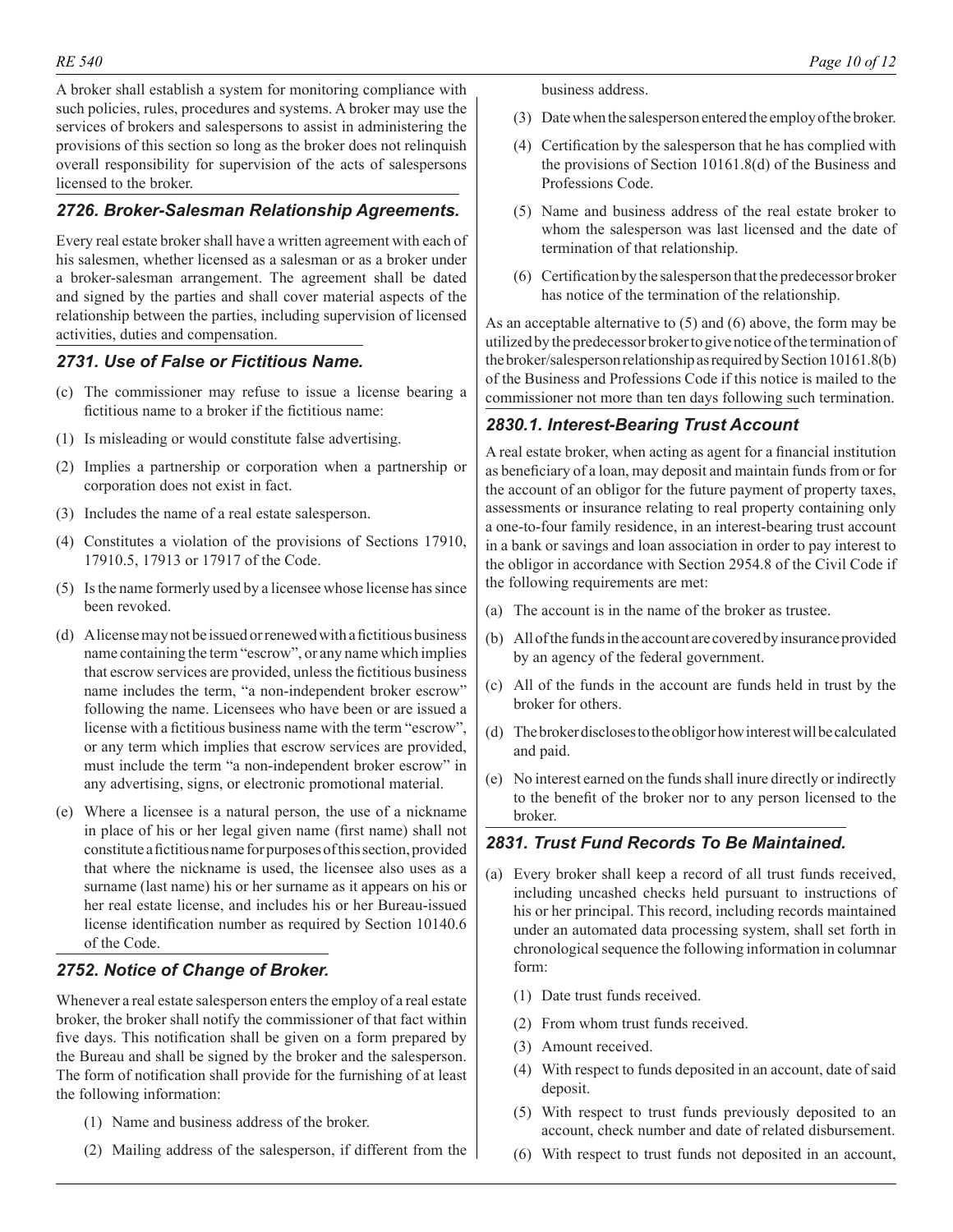identity of other depository and date funds were forwarded.

- (7) Daily balance of said account.
- (b) For each bank account which contains trust funds, a record of all trust funds received and disbursed shall be maintained in accordance with subdivision (a) or (c).
- (c) Maintenance of journals of account cash receipts and disbursements, or similar records, or automated data processing systems, including computer systems and electronic storage and manipulation of information and documents, in accordance with generally accepted accounting principles, shall constitute compliance with subdivision (a) provided that such journals, records, or systems contain the elements required by subdivision (a) and that such elements are maintained in a format that will readily enable tracing and reconciliation in accordance with Section 2831.2.
- (d) Nothing in this section shall be construed to permit a violation of Section 10145 of the Code.
- (e) A broker is not required to keep records pursuant to this section of checks which are written by a principal, given to the broker and made payable to third parties for the provision of services, including but not limited to escrow, credit and appraisal services, when the total amount of such checks for any transaction from that principal does not exceed \$1,000. Upon request of the Bureau or the maker of such checks, a broker shall account for the receipt and distribution of such checks. A broker shall retain for three years copies of receipts issued or obtained in connection with the receipt and distribution of such checks.

## *2831.1. Separate Record for Each Beneficiary or Transaction.*

- (a) A broker shall keep a separate record for each beneficiary or transaction, accounting for all funds which have been deposited to the broker's trust bank account and interest, if any, earned on the funds on deposit. This record shall include information sufficient to identify the transaction and the parties to the transaction. Each record shall set forth in chronological sequence the following information in columnar form:
	- (1) Date of deposit.
	- (2) Amount of deposit.
	- (3) Date of each related disbursement.
	- (4) Check number of each related disbursement.
	- (5) Amount of each related disbursement.
	- (6) If applicable, dates and amounts of interest earned and credited to the account.
	- (7) Balance after posting transactions on any date.
- (b) Maintenance of trust ledgers of separate beneficiaries or transactions, or similar records, or automated data processing systems, including computer systems and electronic storage and manipulation of information and documents, in accordance with generally accepted accounting principles will constitute compliance with subdivision (a), provided that such ledgers, records, or systems contain the elements required by subdivision (a) and that such elements are maintained in a format that will readily enable tracing and reconciliation in accordance with

#### Section 2831.2.

## *2831.2 Trust Account Reconciliation*

The balance of all separate beneficiary or transaction records maintained pursuant to the provisions of Section 2831.1 must be reconciled with the record of all trust funds received and disbursed required by Section 2831, at least once a month, except in those months when the bank account did not have any activities. A record of the reconciliation must be maintained, and it must identify the bank account name and number, the date of the reconciliation, the account number or name of the principals or beneficiaries or transactions, and the trust fund liabilities of the broker to each of the principals, beneficiaries or transactions.

#### *2832. Trust Fund Handling.*

- (a) Compliance with Section 10145 of the Code requires that the broker place funds accepted on behalf of another into the hands of the owner of the funds, into a neutral escrow depository or into a trust fund account in the name of the broker, or in a fictitious name if the broker is the holder of a license bearing such fictitious name, as trustee at a bank or other financial institution not later than three business days following receipt of the funds by the broker or by the broker's salesperson.
- (b) Except as expressly provided by subdivision (d) of Section 10145 of the Code or by a regulation in this article, the account into which the trust funds are deposited shall not be an interestbearing account for which prior written notice can by law or regulation be required by the financial institution as a condition to the withdrawal of funds.
- (c) A check received from the offeror may be held uncashed by the broker until acceptance of the offer if
	- (1) the check by its terms is not negotiable by the broker or if the offeror has given written instructions that the check shall not be deposited nor cashed until acceptance of the offer and
	- (2) the offeree is informed that the check is being so held before or at the time the offer is presented for acceptance.
- (d) In these circumstances if the offeror's check was held by the broker in accordance with subdivision (c) until acceptance of the offer, the check shall be placed into a neutral escrow depository or the trust fund account, or into the hands of the offeree if offeror and offeree expressly so provide in writing, not later than three business days following acceptance of the offer unless the broker receives written authorization from the offeree to continue to hold the check.
- (e) Notwithstanding the provisions of subdivisions (a) and (d), a real estate broker who is not licensed under the Escrow Law (Section 17000, et seq., of the Financial Code) when acting in the capacity of an escrow holder in a real estate purchase and sale, exchange or loan transaction in which the broker is performing acts for which a real estate license is required shall place all funds accepted on behalf of another into the hands of the owner of the funds, into a neutral escrow depository or into a trust fund account in the name of the broker, or in a fictitious name if the broker is the holder of a license bearing